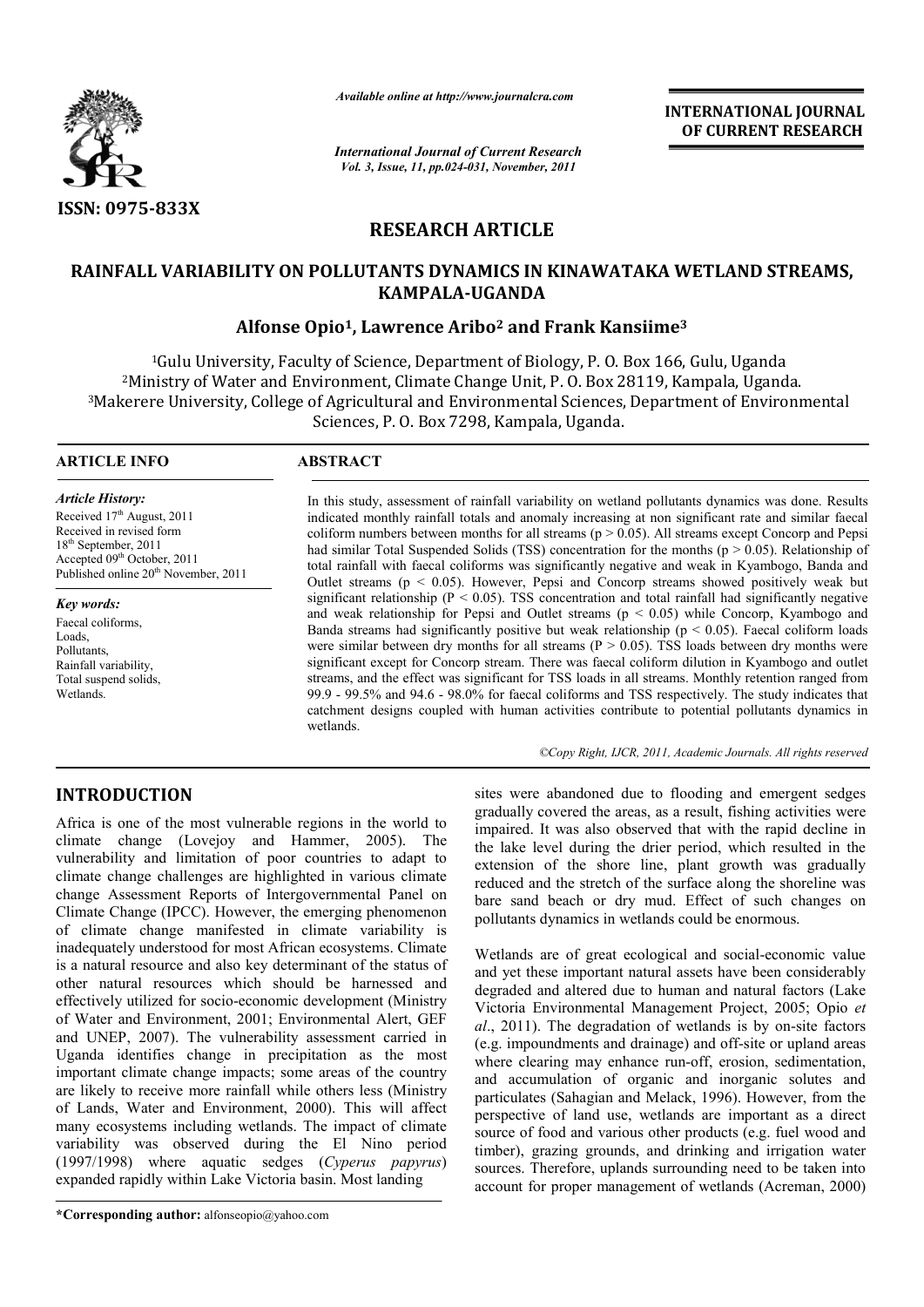because of their controls on hydrology and nutrient supply into wetlands (Gomani *et al*., 2010; De Winnaar and Jewitt, 2010). Hydrologic, biogeochemical, and maintenance of habitat and food webs are the major wetlands functions (Sahagian and Melack, 1996; Kansiime and Nalubega, 1999; EC RTS INCO-DEV programme, 2001). The hydrologic functions include surface water storage, and high water table maintenance. Transformation and cycling of elements, retention and removal of dissolved substances from surface waters and accumulation of peats and inorganic sediments form the biogeochemical functions. However, the performance of wetlands in improving wastewater quality depends on applied loading rates and natural conditions i.e. wetland structure, hydraulic and water flow pattern within the wetlands (Hammer and Kadlec, 1986; Kadlec and Knight, 1996; Kansiime and Nalubega, 1999; Azza *et al*., 2000; Kanyiginya *et al*., 2010). Habitat and food web support includes maintenance of biodiversity which provide food and habitat for other animals. Such functions may be impaired by rainfall variability.

Though Swan (2010) reported urban growth in most areas as geared to rectification of existing drainage problems, however, on some instances the situations have worsened affecting ecohydrology of ecosystems with ultimate effect on ecological functions and biodiversity shift range. Expanding impervious surface areas which increases volume of runoff after high rainfall intensity suggests investigation of the benefits on aquatic systems services. In this regards, the documentation of impacts of rainfall variability on wetlands functioning is important. This paper highlights rainfall effects on wetland pollutants dynamics in the inflow and outflow streams of Kinawataka wetland, and the relationship with monthly rainfall totals and anomaly assessed.

# **MATERIALS AND METHODS**

#### **Study area**

The study was conducted in Kinawataka wetland - Kampala, located between  $0^{\circ}$  20' to  $0^{\circ}$  22' N and 32 $^{\circ}$  37' to 32 $^{\circ}$  39' E at an altitude ranging from 1,158 - 1,173 m above sea level. Kinawataka wetland is approximately 6.5 km east of Kampala City center along Kampala-Jinja highway and covers approximately  $1.5 \text{ km}^2$ . Its catchment has been degraded as a result of industrialization and urbanization. The industrial and domestic effluents are discharged into the streams that flow into Kinawataka wetland before entering Murchison bay in Lake Victoria.

#### **Sampling techniques**

To understand pollutants dynamics in the wetland, assessment was carried out in 1999 for bacteriological indicators (faecal coliforms) and total suspended solids (TSS) in the inflow and outflow streams of the wetland. The major inflows into the wetland were Pepsi  $(S_1)$ , Vubyobirenge  $(S_2)$ , Kyambogo  $(S_3)$ , and Kawoya  $(S_4)$ , and outflow was the Outlet  $(S_5)$  (Figure 1).

Water samples for bacteriological and total suspended solids (TSS) analyses were collected in sterile sample bottles (250 ml) and plastic bottles (500ml).The plastic bottles were thoroughly rinsed with dilute acid. All sample bottles were rinsed with the sample water before collection. Collected samples were stored in a cool box for transportation to laboratory for analyses within 6 hours. Samples were picked from 9.00 - 11.00 am of each day. Sampling regime covered both the wet and dry months.



**Figure 1: Sampling sites in the inflow and outflow streams of Kinawataka wetland**

#### **Laboratory analysis**

Faecal coliforms were determined by membrane filtration method (APHA, 1992). Presumptive faecal coliforms were analyzed directly on a pad saturated with Lauryl sulphate broth incubated at temperature of 44°C for 16 - 18hrs. Yellow colonies were taken as presumptive faecal coliforms. TSS was determined using gravimetric method according to APHA (1992).

#### **Stream discharge**

Water flow at the inflow and outflow streams of Kinawataka wetland was determined using a floatation method. Discharge was computed from the cross sectional area and flow speed of the streams. The loads of the pollutants were calculated by multiplying discharge  $(m^3/s)$  by the concentration of pollutants.

#### **Rainfall data**

Daily rainfall totals (mm) data for the period 1976 to 2006 was obtained from Department of Meteorology, Uganda. This was obtained for the meteorological station number 89320910 located at National Water and Sewerage Corporation (NWSC), Kampala.

#### **Data analysis**

Rainfall data was checked for consistency as quality control measure. The anomaly of monthly rainfall totals was computed. Time series graph was plotted to reflect variability in the trends of the normalized rainfall for the months of 1999. The percentage rainfall anomalies during the months were calculated from the 30 year (1976 - 2006) monthly rainfall totals (LTA) to determine drought and flood events.

> Monthly rainfall total x 100% **LTA**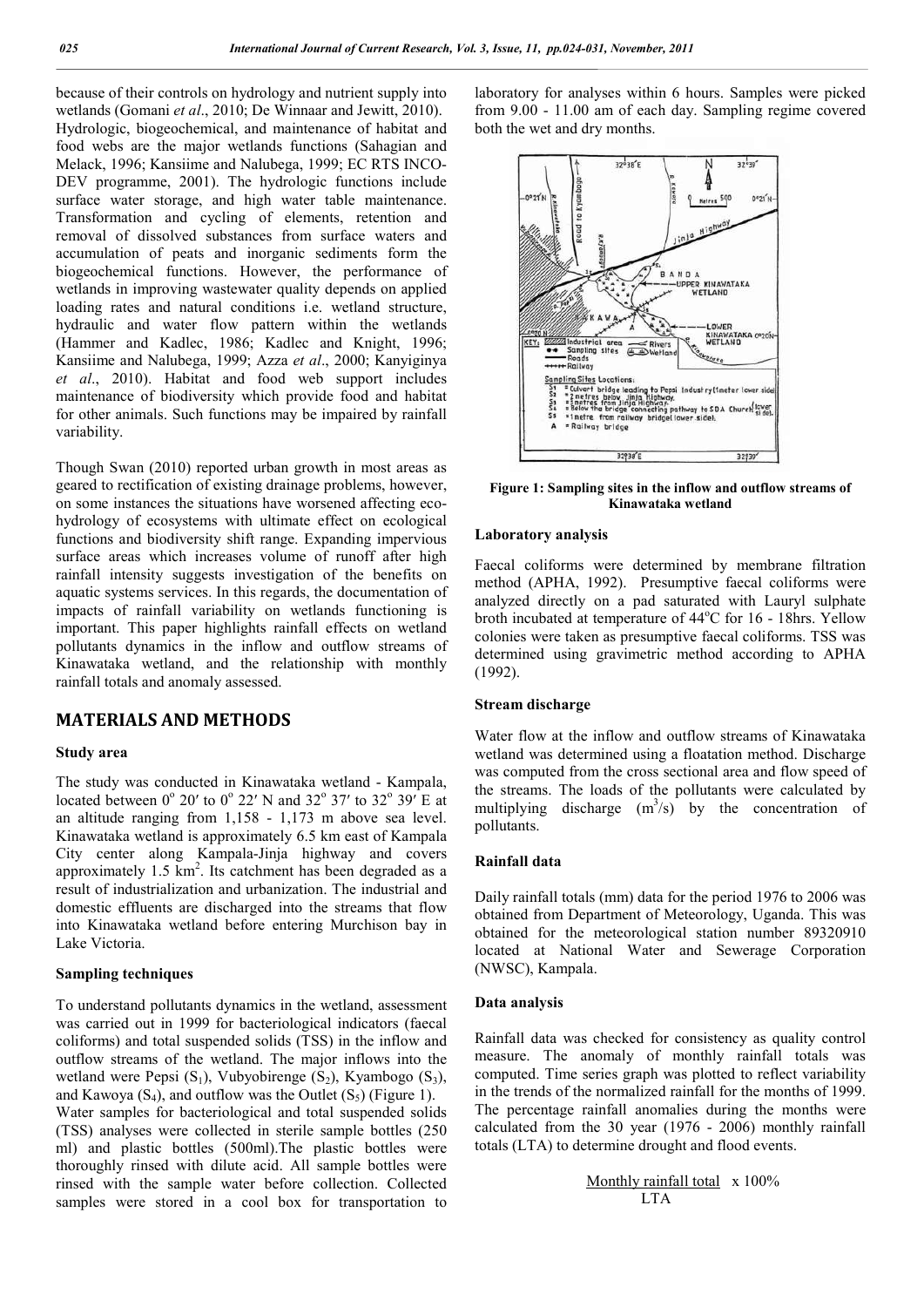The anomalies were categorized based on the percentage ranges according to World Meteorological Organization (WMO) recommendations: < 75% of the LTA is drought of varying intensities; 75 - 125% of LTA is normal rainfall and >125% of the LTA indicates flooding.

*Mean discharge for wet and dry months were used to compute the loads of pollutants in the streams during the different months. The seasonality of each month was categorized according to Uganda meteorological standards. The dry months were December, January, February, June, July and August while the wet months included March, April, May, September, October and November.*

Statistical analysis for monthly rainfall totals and anomaly, faecal coliforms and TSS was done using the minitab software (MINITAB) Release 10 for windows. A non-parametric test, Kruskal-Wallis was used for data analysis. Correlation of monthly rainfall totals with pollutants levels and loads was also determined. Any statistical probability less than 0.05 was considered significant.

# **RESULTS**

#### **Total monthly rainfall and percentage (%) anomaly for the year 1999**

The total monthly rainfall and anomaly for the year 1999 is shown in Figure 2.



Months

**Figure 2: Total monthly rainfall and percentage anomaly for the period from January to December, 1999**

The months of April and October, 1999 had the highest monthly rainfall totals. Lower rainfall totals were observed for the months of January, February, March and July. The relationship of monthly total rainfall trend over the months is presented in Figure 3.





The trend of monthly total rainfall during the year 1999 increased at non significant rate of 0.271 month<sup>-1</sup> ( $F = 3.054$ , p  $= 0.111$ ). Relationship of rainfall amount to months was weakly positive  $(R^2 = 0.234)$ . Inter-seasonal rainfall amount was not significantly different ( $p = 0.195$ ). Monthly rainfall anomaly during the year 1999 was 25%, 41.7% and 33.3% of rainfall period in the category of above normal, normal and below normal respectively. The rainfalls during the research period (May – September, 1999) were normal except for the month of July that had below normal rainfall. The relationship of rainfall trend anomalies in the different months is presented in Figure 4.



#### **Figure 4: Relationship of rainfall anomaly trend monthly from January to December, 1999**

The trend of monthly rainfall anomaly in 1999 increased at non significant rate of 0.208 month<sup>-1</sup> (F = 2.076, p = 0.180). Rainfall anomaly was weak and positively related to the months ( $R^2 = 0.172$ ). Inter seasonal rainfall anomaly was not significantly different ( $p = 0.614$ ).

## **Mean monthly faecal coliforms numbers in the inflow and outflow streams of Kinawataka wetland**

The faecal coliform numbers in the streams for the different months are presented in Figure 5.

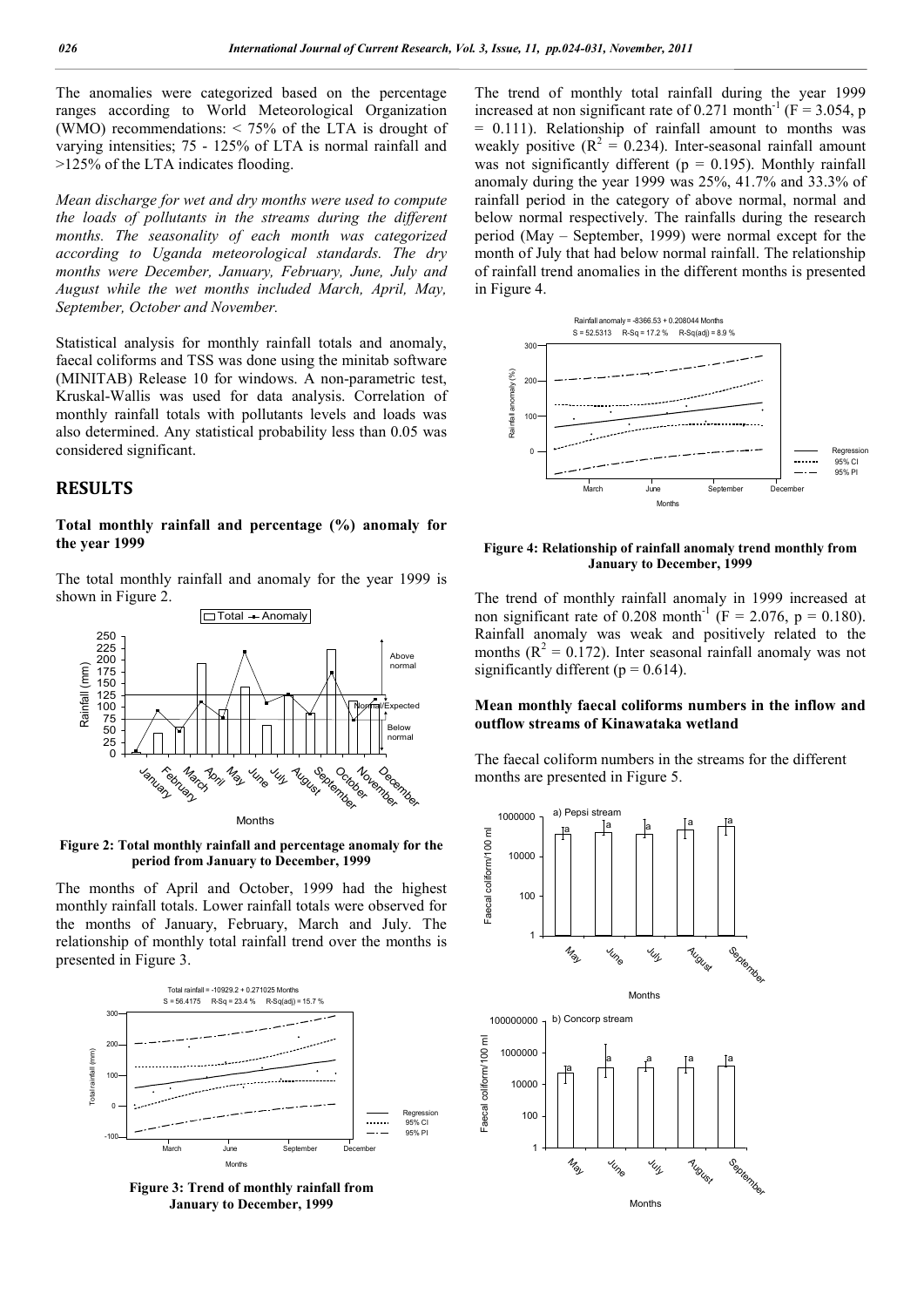

**Figure 5 (a, b, c, d and e): Faecal coliforms in the inflow and outflow streams of Kinawataka wetland for the different months of 1999. Errors bars represent maximum and minimum numbers. Similar letters indicate non significant difference**

Banda stream exhibited gradual increase in faecal coliform numbers from May to September. The rest of the streams had relatively similar faecal coliform numbers in the months of June, July and August, with May and September exhibiting lowest and highest faecal coliform numbers respectively. Faecal coliform numbers were not significantly different in Pepsi, Concorp, Kyambogo, Banda and outlet streams for all the months ( $p > 0.05$ ).

# **Mean monthly TSS concentration in the inflow and outflow streams of Kinawataka wetland**

The variability of TSS concentration in the streams is presented in Figure 6. TSS concentrations increased from July to September except for the outlet stream that exhibited reverse trend. TSS concentration in Pepsi and Concorp streams were significantly different within the months. Banda, Kyambogo and Outlet streams had similar TSS concentration for the different months.



**Figure 3 (a, b, c, d and e): TSS concentrations in the inflow and outflow streams of Kinawataka wetland in the different months of 1999. Errors bars represent maximum and minimum concentrations. Similar letters indicate non significant difference**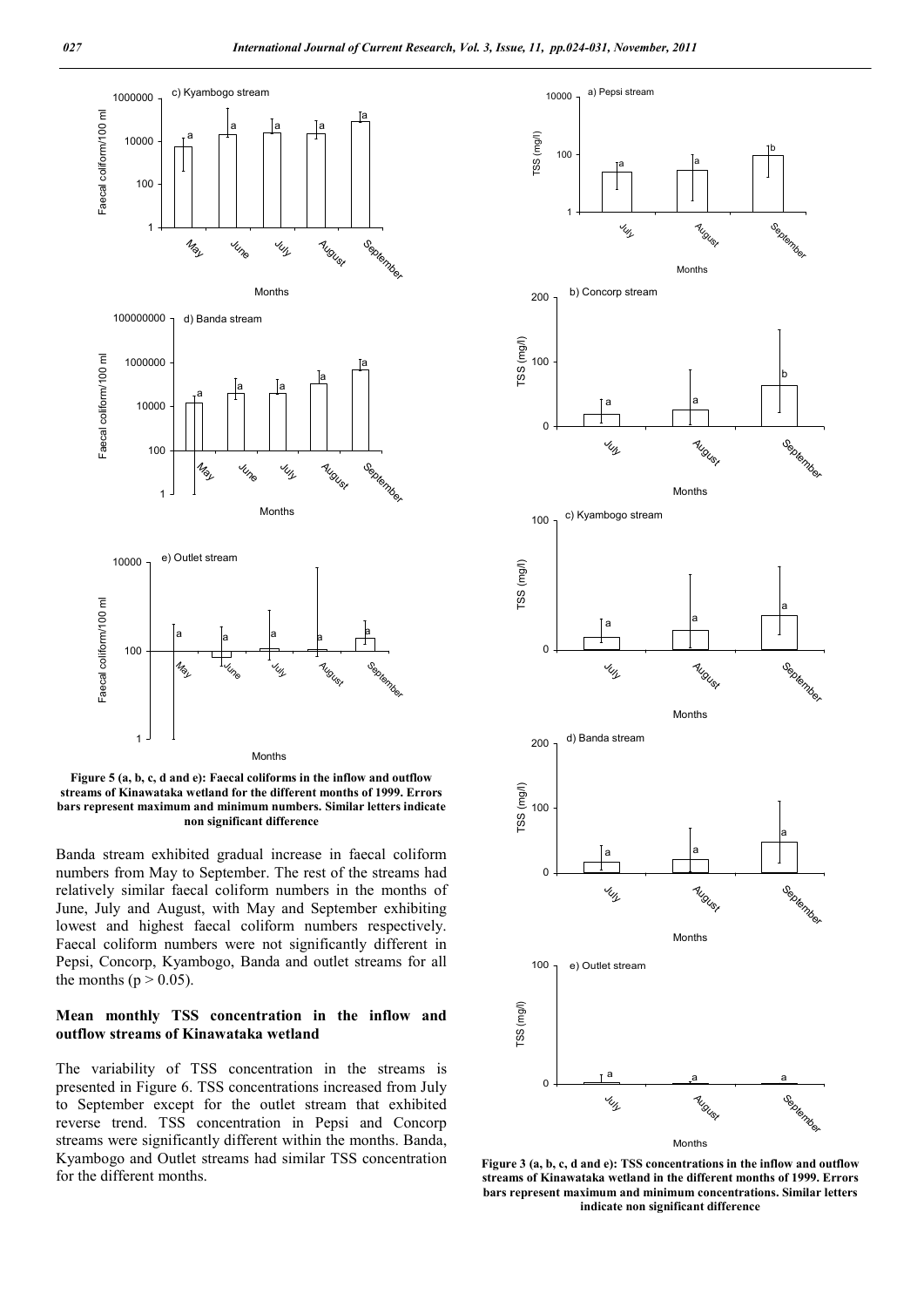# **Relationship of monthly total rainfall with pollutants levels in the inflow and outflow streams of Kinawataka wetland**

The Pearson correlation of monthly total rainfall with faecal coliform numbers and TSS concentrations in the inflow and outflow streams of Kinawataka wetland is shown in Table 1.

**Table 1: Pearson correlation of the pollutants with monthly total rainfall**

| <b>Streams</b>   | Faecal coliforms           | TSS.                       |
|------------------|----------------------------|----------------------------|
| Pepsi $(S_1)$    | $r = 0.086$ , $p = 0.891$  | $r = -0.027$ , $p = 0.983$ |
| Concorp $(S_2)$  | $r = 0.027$ , $p = 0.966$  | $r = 0.058$ , $p = 0.963$  |
| Kyambogo $(S_3)$ | $r = -0.237$ , $p = 0.701$ | $r = 0.257$ , $p = 0.835$  |
| Banda $(S_4)$    | $r = -0.180$ , $p = 0.772$ | $r = 0.029$ , $p = 0.982$  |
| Outlet $(S_5)$   | $r = -0.505$ , $p = 0.385$ | $r = -0.687$ , $p = 0.518$ |

There was significantly negative and weak correlation for faecal coliforms at Kyambogo, Banda and Outlet streams. However, the relationship was stronger for the outlet stream. Pepsi and Concorp streams had weak and positive but significant relationship. The relationship of TSS concentration with total monthly rainfall was significant for all the streams. Pepsi and Outlet streams exhibited negative relationship. However, outlet exhibited stronger relationship. Concorp, Kyambogo and Banda streams had positively weak relationship.

#### **Mean monthly loads of pollutants in the inflow and outflow streams of Kinawataka wetland**

Only loads for the dry months were computed. This is because surface runoff into the streams during the wet months was not estimated. The loads of faecal coliforms in the streams during the dry months are presented in Figure 3.





Figure 3 (a, b, c, d and e): Faecal coliforms loads in the inflow and outflow streams of Kinawataka during the dry months. Similar letters indicate non significant difference. There were relatively similar loads of faecal coliforms in all the streams for the different dry months. The loads were not significant between the dry months for all the streams ( $p > 0.05$ ).

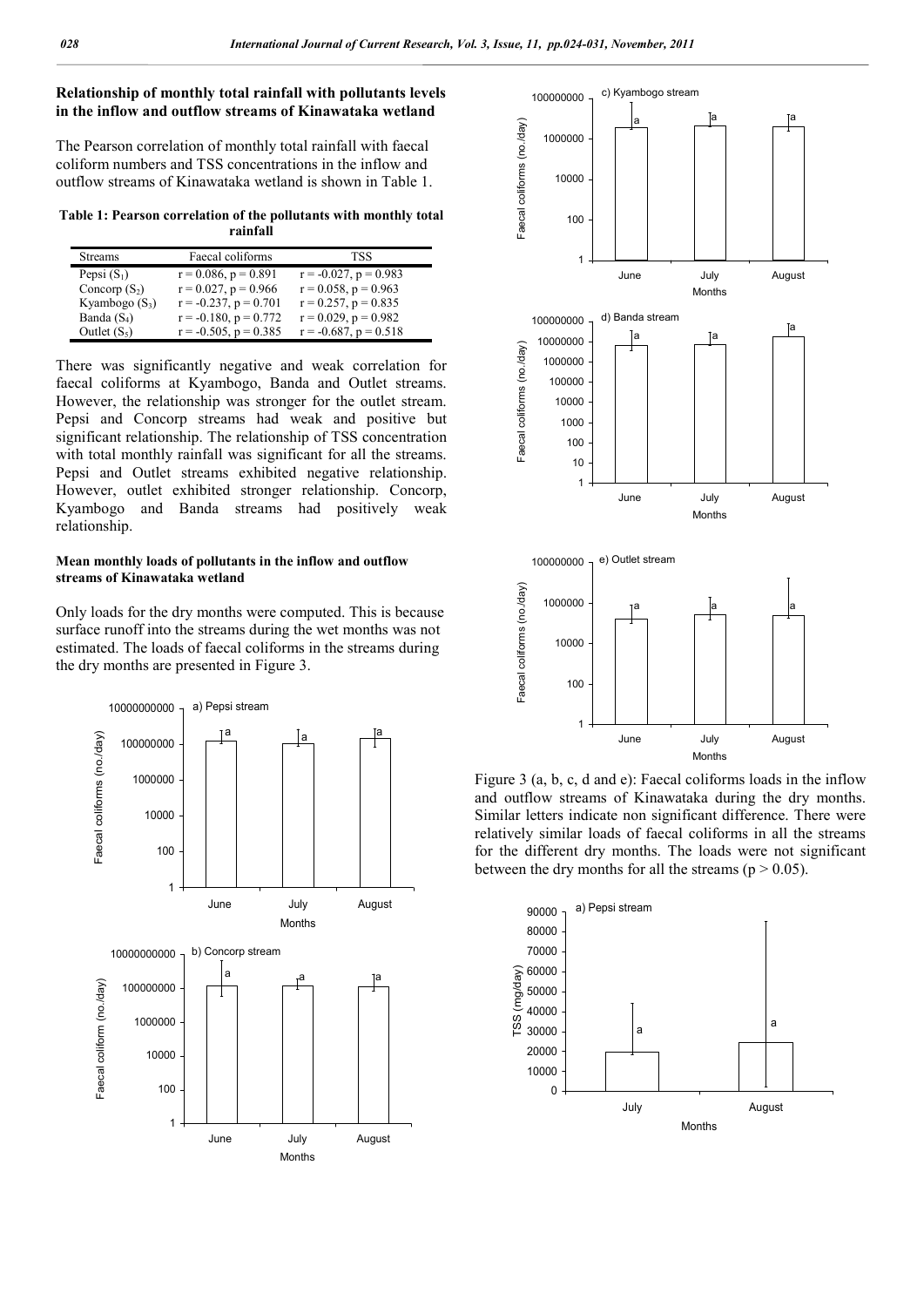

**Figure 4. The TSS loads of the dry months for the inflow and outflow streams of Kinawataka wetland** 

The load of TSS was higher in the dry month of August for all the streams except for the Outlet stream that had higher load in July. High loads exhibited high variability as well. TSS loads were non significant between the dry months except for Concorp stream.

# **Relationship of rainfall amounts with the pollutants loads in Kinawataka streams**

The impact of rainfall on the pollutants loads was determined using Pearson correlation. The relationship between total monthly rainfall with faecal coliforms and TSS loads for the inflow and outflow streams were determined (Table 2).

| Table 2: Pearson correlation of total monthly rainfall with faecal |  |
|--------------------------------------------------------------------|--|
| coliforms and TSS loads                                            |  |

| Stream           | Faecal coliforms           | <b>TSS</b>                 |
|------------------|----------------------------|----------------------------|
| Pepsi $(S_1)$    | $r = 0.662$ , $p = 0.539$  | $r = -0.532$ , $p = 0.643$ |
| Concorp $(S_2)$  | $r = 0.256$ , $p = 0.835$  | $r = -0.454$ , $p = 0.700$ |
| Kyambogo $(S_3)$ | $r = -0.918$ , $p = 0.259$ | $r = -0.212$ , $p = 0.864$ |
| Banda $(S_4)$    | $r = 0.275$ , $p = 0.823$  | $r = -0.455$ , $p = 0.700$ |
| Outlet $(S_5)$   | $r = -0.792$ , $p = 0.418$ | $r = -0.955$ , $p = 0.191$ |

The relationships were significantly different for both faecal coliforms and TSS loads ( $p > 0.05$ ). Faecal coliform loads and total monthly rainfall had negatively strong relationship for kyambogo and outlet streams while TSS had negative strong relationship for all the streams.

### **Monthly retention of faecal coliforms and TSS in Kinawataka wetland**

The retention of the pollutants by the wetland during the dry months is presented in Table 3.

#### **Table 3: Retention of pollutants in Kinawataka wetland during the dry months**

| Dry months | Faecal coliforms | TSS                      |
|------------|------------------|--------------------------|
| June       | 99.95            | $\overline{\phantom{a}}$ |
| July       | 99.90            | 94.62                    |
| August     | 99.93            | 98.00                    |

Retention was similar for faecal coliforms but slightly different for TSS during the dry months. The retention of TSS increased towards the end of the dry season (August).

# **DISCUSSION**

The year 1999 exhibited non significant rates in the rainfall trend. Rainfalls during the research period (May - September) were categorized as normal for activity except for the month of July that had below normal rainfall. Such changes in rainfall amounts are known to play an important role for wetlands established in depression and may also be important for adjusting the size of lacustrine wetlands through seasonal wet and dry regimes of the edges (Pattern, 1990; NEMA, 2005). In addition, the amount of water in the wetlands fluctuates with such regimes. Howell *et al*. (1998) also reported that seasonal variability of water depth and nutrient status of water normally controls the types and distribution of wetlands. Kyambogo, Banda and Outlet streams exhibited negative correlation of faecal coliforms numbers with monthly rainfall totals. Similar result was observed for TSS in Pepsi and Outlet streams. The relationships were all significant. This depicts dilution effect of rainfall on the pollutants in the streams. Natural substances from erosion (suspended matter) exponentially increase in concentration with increased discharge and introduced substances decrease with increasing discharge (Chapman and Kimstach, 1992). TSS in all the streams decreased with increasing discharge. This implies less TSS is derived from surface or bank erosion. This can be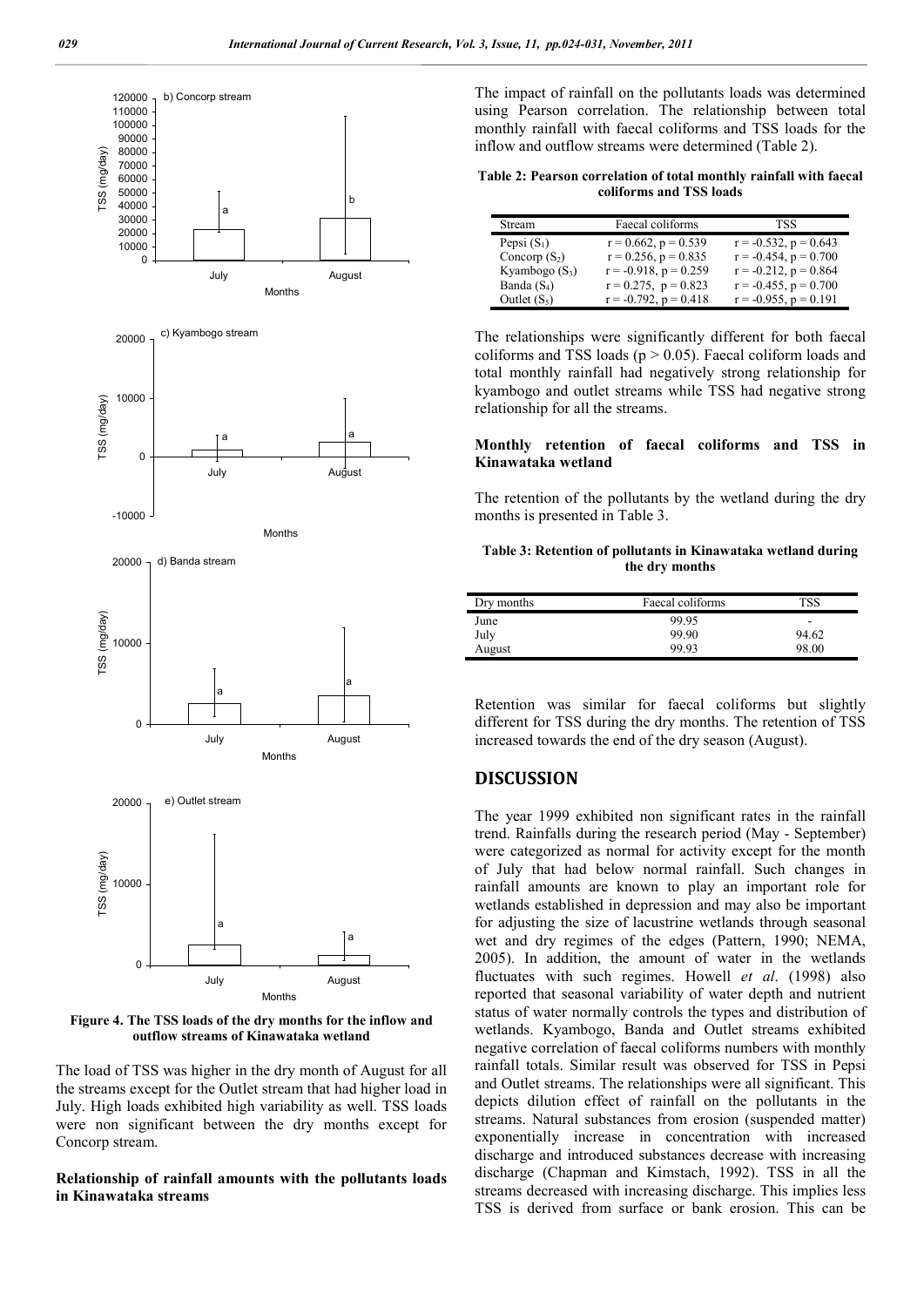explained by the well built up channels of concrete and stones that helps to stabilize the channel walls. Therefore, the high discharge of the streams is basically less turbid water from roof tops that are directed into the channels that pour into the streams. To understand dilution effect on pollutants concentrations, Kansiime and Nalubega (1999) suggested the use of the ratio of pollutants concentration to electrical conductivity in streams. The ratio lowers with increasing dilution. The decreasing TSS concentrations in the Outlet during the dry months imply reduced strength of flushing from the wetland towards the end of dry season. Floating *Cyperus papyrus* wetlands retain more volume of water during wet months which is gradually release into the beginning of dry months.

In broad terms, large catchments respond to long duration rainfall (over weeks or months) whereas flooding on small catchments is normally caused by brief intense rainfall such as thunderstorms, and the size of flood is also determined by the proportion of rainfall that reaches the stream and the speed of runoff (Acreman, 2000; De Winnaar and Jewitt, 2010). Deforestation and urban developments (with large areas of roof tops, roads, car parks etc) with soils that are compacted and compounds that are covered with concrete, are usually impermeable, so a high proportion of the rainfall runs off rapidly into the streams causing dilution. In addition, very few practice rain water harvesting. Therefore rain water gradually ends up into the streams increasing discharge. Positive relationship of faecal coliform loads in Pepsi, Concorp and Banda streams is attributable to the discharge from on site sanitary systems (latrines and leaking septic tanks).

The retention trend of TSS increased towards the end of the dry season but faecal coliforms was relatively the same for all the months. It is clear from this study and other studies that wetlands act as a shield between the catchment drainage areas and water bodies by filtering excess run off and pollutants from agriculture, urban and industrial areas ((Seidal *et al.*, 1978; McCambridge and McMeekin, 1979; Gersberg *et al.,* 1989; Kansiime and Nalubega, 1999, Kyambadde *et al*., 2004; Kansiime *et al*., 2005; Kanyiginya and Kansiime, 2010). The extent to which the wetlands reduce the impact is the degree or capacity at which they buffer. However, the function depends on the structure/condition and hydrology of wetlands, and the loads of pollutants from the catchment areas (Hammer and Kadlec, 1986; Kadlec and Knight, 1996; Kyambadde *et al*., 2004). Therefore changes in wetlands ecological functions and attributes can be slow and sometimes difficult to identify within the normal variation of rainfall conditions but may have a long term effect.

#### **Conclusion and recommendations**

The indicated 10% - 20% increased runoff as a result of rainfall variability for most of Uganda (MLWE, 2002) will increase faecal coliforms dynamics in Kinawataka wetland streams. Rain harvesting and proper waste disposal should therefore be priority in the area. Conservation strategies should therefore respond to the changing climate and interactions with other human factors such as landscape design which are expected to affect wetlands ecosystem. This study demonstrates that regression exercise offers the potential to assess the impact that may arise from changes in the catchment of aquatic systems.

### **Acknowledgement**

We are thankful for the World Bank funds through Lake Victoria Environmental Management Project (LVEMP 1), Buffering Subcomponent for sponsoring the research. Our appreciation to the Department of Meteorology, Uganda for availing rainfall data. Further thanks to Makerere University, College of Agricultural and Environmental Sciences, Department of Environmental Sciences that accorded space and consumables for laboratory analysis.

# **References**

- Acreman, M. 2000. Wetlands and hydrology. Conservation of Mediterranean wetlands - number 10. Tour du Valat, Arles (France).
- APHA 1992. Standard Methods for the Examination of Water and Wastewater, 18<sup>th</sup> edition. American Public Health Association Washington, DC.
- Azza, N. G. T., Kansiime, F., Nalubega, M. and Denny, P. 2000. Differential permeability of papyrus and *Miscanthidium* root mats in Nakivubo swamp, Uganda. *Aquatic Botany* 67: 169 - 178.
- Chapman, D. and Kimstach, V. 1992. The selection of water quality variables. In: D. Chapman (ed), water quality monitoring assessment. A guide to the use of biota, sediments and water in environmental monitoring*.* Cambridge University Press, Great Britain.
- EC RTD INCO-DEV Programme 2001. Tools for wetland ecosystem resource management in Eastern Africa. Scientific results of the Ecotools project: Lake Victoria wetlands and inshore area. ICA4-CT-2001-10036.
- Environmental Alert, GEF and UNEP 2007. Climate change. Uganda National Adaptation Programmes of Action*.* Republic of Uganda.
- De Winnaar, G. and Jewitt, G. 2010. Ecohydrological implications of runoff harvesting in the headwaters of the Thukela river basin, South Africa. *Physics and chemistry of the Earth* 35: 634 - 642.
- Gersberg, R. M., Gearheart, R. A. and Ives, M. 1989. Pathogen removal in constructed wetlands. In: D. A. Hammer (ed), Constructed wetland for wastewater treatment: Municipal, Industrial and Agriculture. Lewis Michigan.
- Gomani, M. C., Dietrich, O., Lischeid, G., Mahoo, H., Mahay, F., Mbilinyi, B. and Sarmett, J. 2010. Establishment of a hydrological monitoring network in a tropical Africa catchment: An integrated participatory approach. *Physics and Chemistry of the Earth* 35: 648 - 656.
- Hammer, D. E. and Kadlec, R. H. 1986. A model for wetland surface water dynamics. *Wat. Res.* 13(22): 1951 - 1958.
- Howell, P., Lock, M., and Cobb, S. 1998. The Jonglei canal: impact and opportunity. Cambridge University Press, Cambridge.
- Kadlec, R. H. and Knight, R. L. 1996. Treatment wetlands. Lewis publishers, New York.
- Kansiime, F. and Nalubega, M. 1999. Waste water Treatment by a Natural Wetland. The Nakivubo swamp; Uganda. Processes and Implications. Ph.D. Thesis. Delft.The Netherlands. A. A. Balkema, Publishers, Rotterdam.